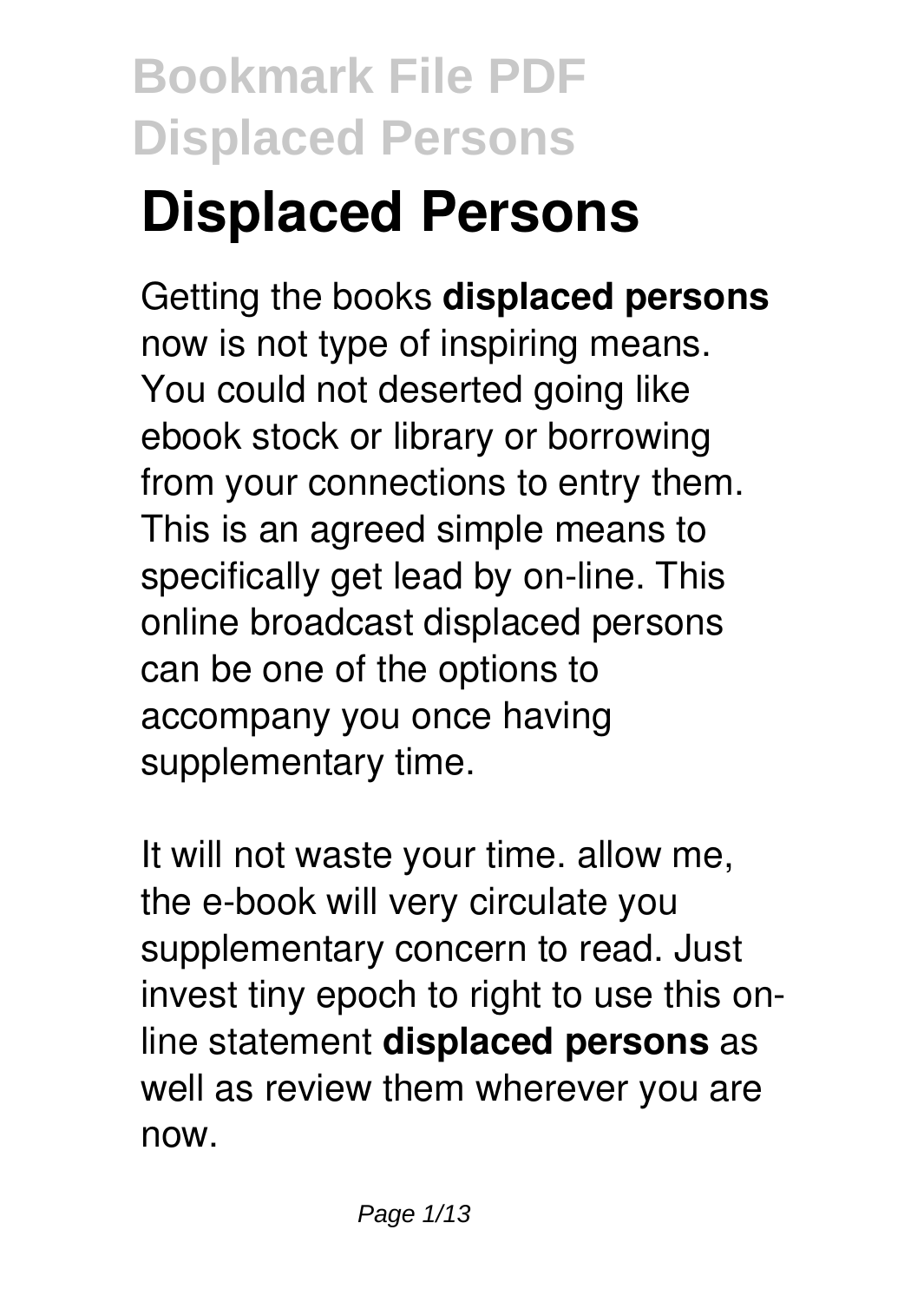*Who is an Internally Displaced Person? The Displaced Person by Flannery O'Connor Short Story Film* Holocaust Survivors – First Steps in the DP Camps and a New Beginning *Displaced persons finally book a spot on pilgrimage*

Displaced Persons Camp

"My Mother Left Me": Discovering A Story From Our Time in the Displaced Persons' CampInvisible Citizens – The Challenges Facing Internally Displaced People (Explainer) Displaced Persons from Aljmaš and Dalj (1991) **How I Stopped Being a Jew, Shlomo Sand, SOAS University of London** Holocaust Survivor Testimonies: The Displaced Persons' Camps *A Displaced Wedding: Getting Married in a DP Camp*

Carleen Maitland, "ICTs for Refugees Page 2/13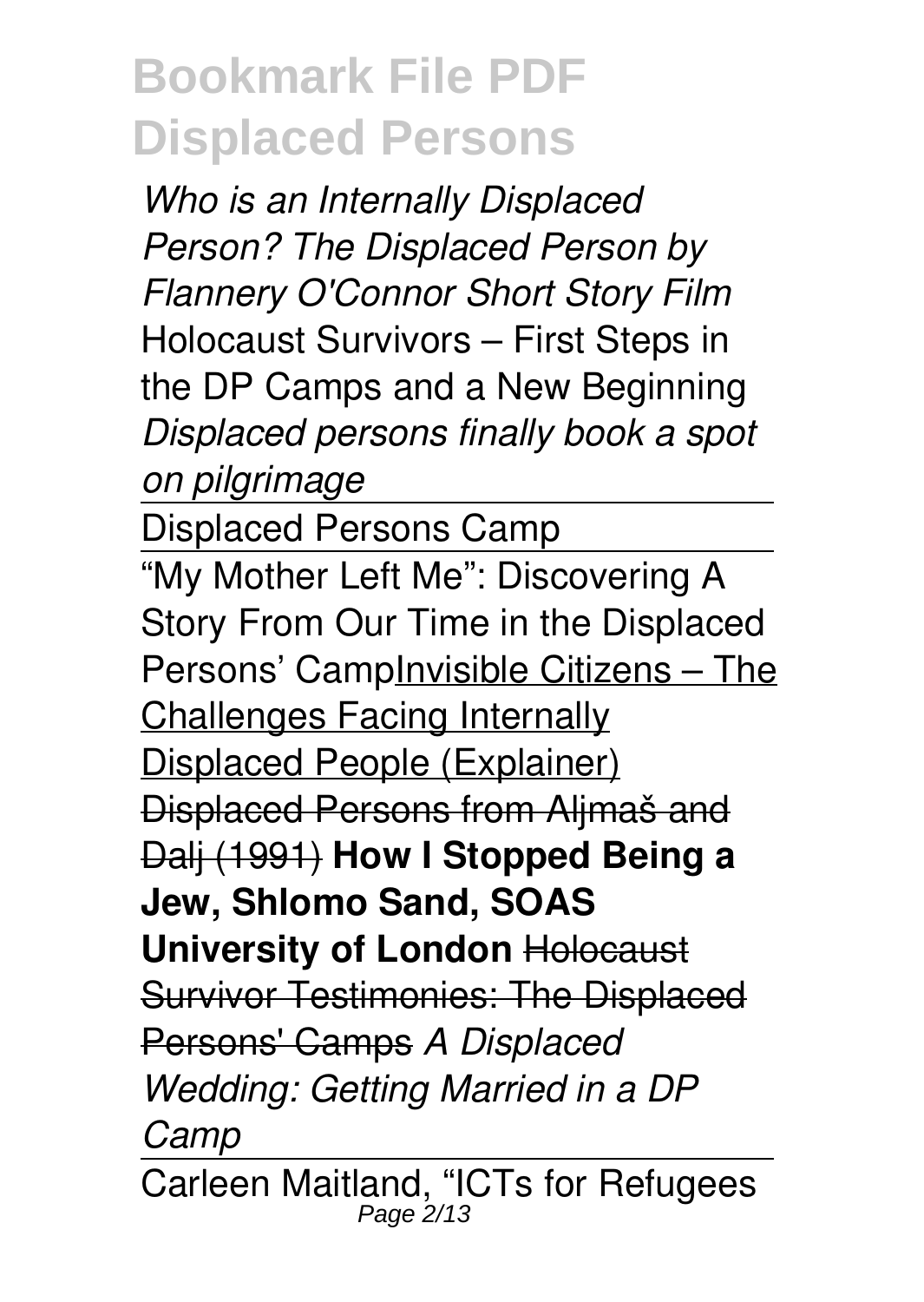and Displaced Persons" Voices of Internally Displaced People Displaced Person by Eric Frank Russell told by Edward E. French Lecture: Refugees and Internally Displaced Persons in International Law*Problems of Refugees and Displaced Persons Refugees, returnees and displaced persons in Africa: toward durable solutions* Liberation and Return to LifeJewish Life in a DP Camp Advent Reflection -19th Dec **Displaced Persons** From 1945 to 1952, more than 250,000 Jewish displaced persons (DPs) lived in camps and urban centers in Germany, Austria, and Italy. These facilities were administered by Allied authorities and the United Nations Relief and Rehabilitation Administration (UNRRA).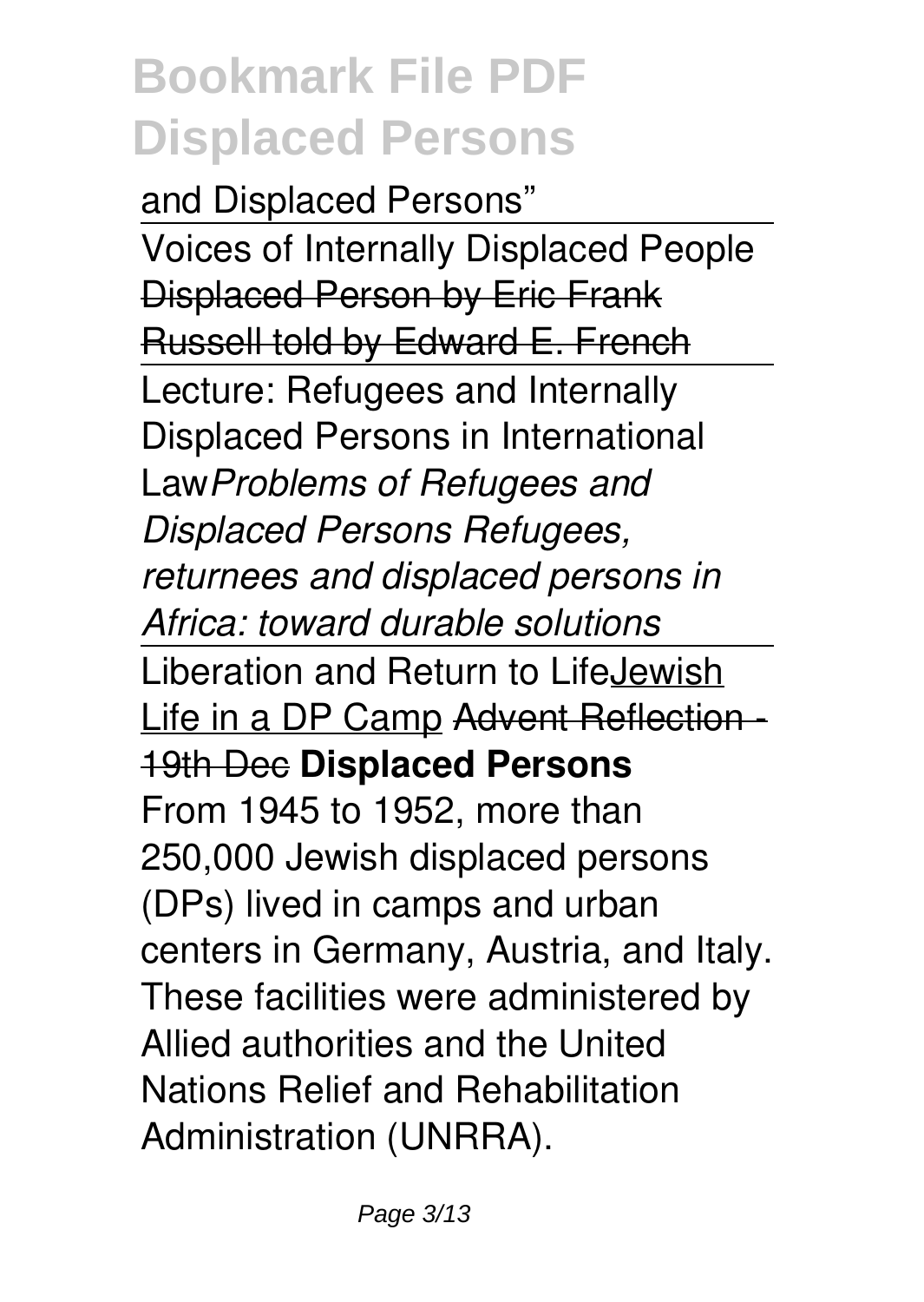### **Displaced Persons | The Holocaust Encyclopedia**

Displaced persons face adverse conditions when taking the decision to leave, traveling to a destination, and sometimes upon reaching their destination. Displaced persons are often forced to place their lives at risk, travel in inhumane conditions, and may be exposed to exploitation and abuse. These risk factors may increase through the involvement of smugglers and human traffickers, who may exploit them for illegal activities such as drug/weapons trafficking, forced labor, or sex work.

#### **Forced displacement - Wikipedia**

Displaced people In the context of emergencies, displaced people are people who have had to leave their homes as a result of a natural, Page 4/13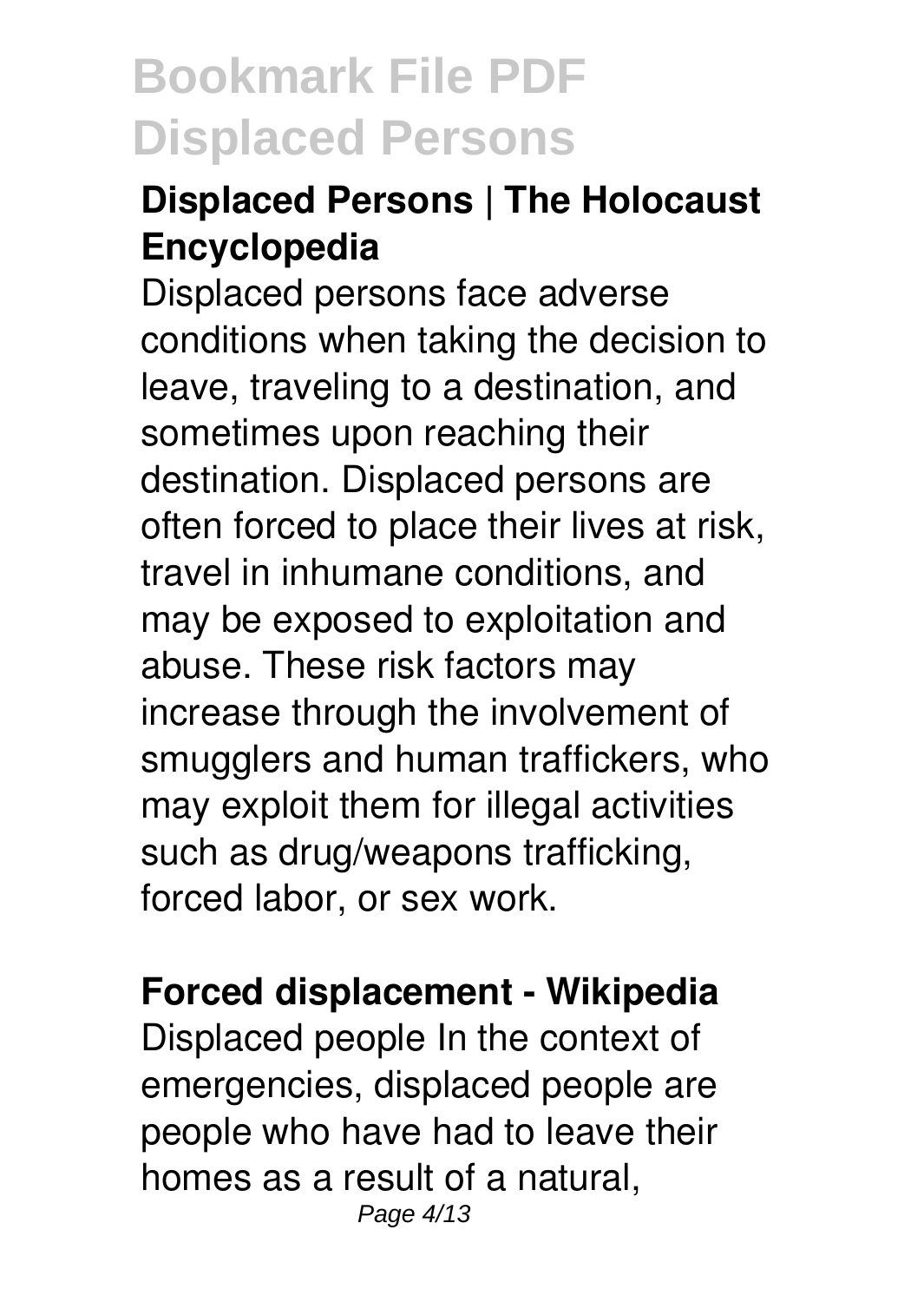technological or deliberate event. Political turbulence in many regions of the world has increased the number of displaced people fleeing complex emergencies and disasters.

### **WHO | Displaced people**

Internally displaced people (IDPs) have not crossed a border to find safety. Unlike refugees, they are on the run at home. IDPs stay within their own country and remain under the protection of its government, even if that government is the reason for their displacement.

### **UNHCR - Internally Displaced People**

Synonyms for displaced person. expatriate. D.P. DP. exile. man without a country. persona non grata. stateless person. unacceptable Page 5/13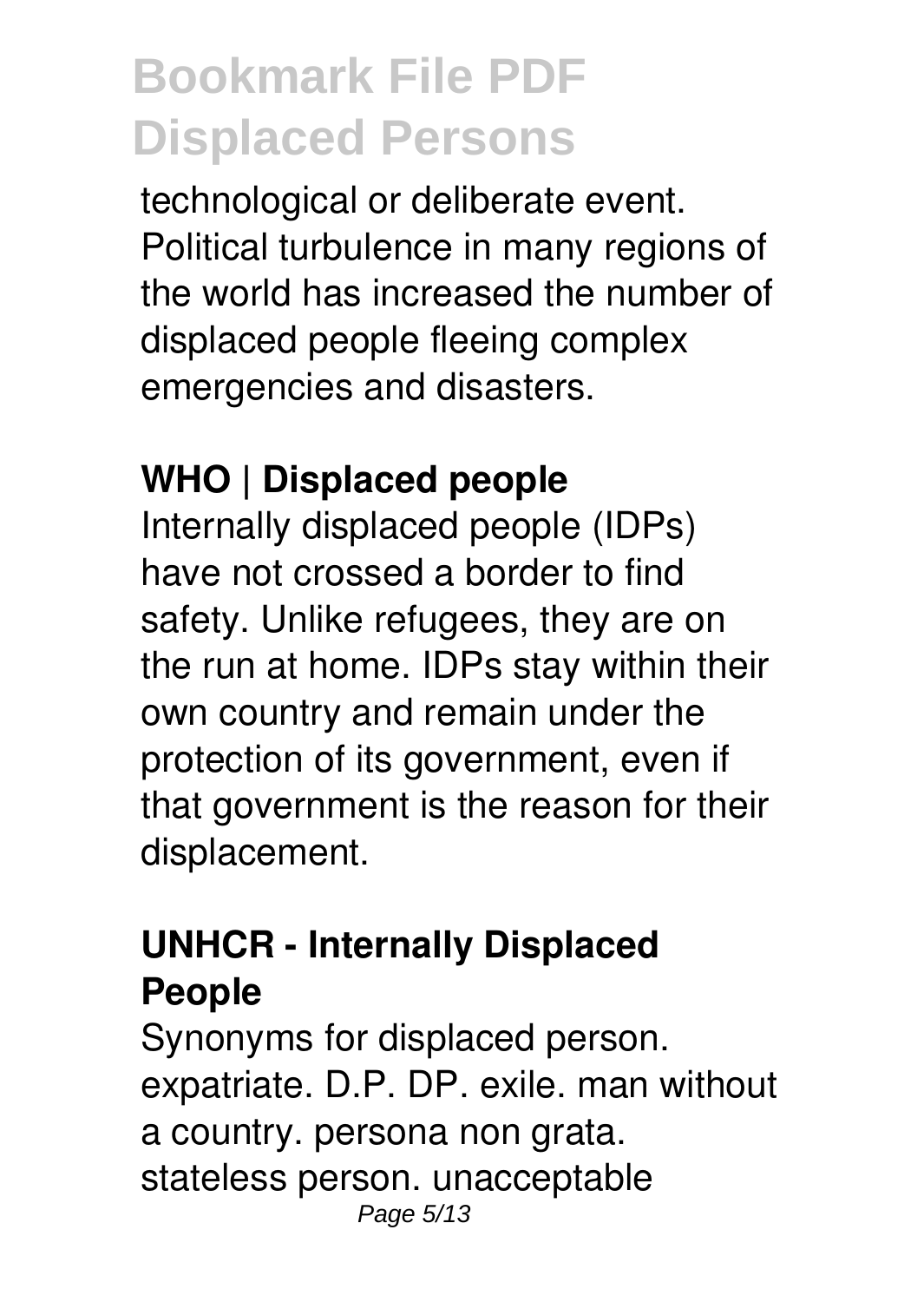person.

### **Displaced person Synonyms, Displaced person Antonyms ...**

The Last Million: Europe's Displaced Persons from World War to Cold War From bestselling author David Nasaw, a sweeping new history of the one million refugees left behind in Germany after WWII As...

### **The Little-Known Story of World War II's 'Last Million ...**

-An Act to authorize for a limited period of time the admission into the United States of certain European displaced persons for permanent residence, and for other purposes. Be it enacted by the Senate and House of Representatives of the United States of America in Congress assembled.... Sec. 3.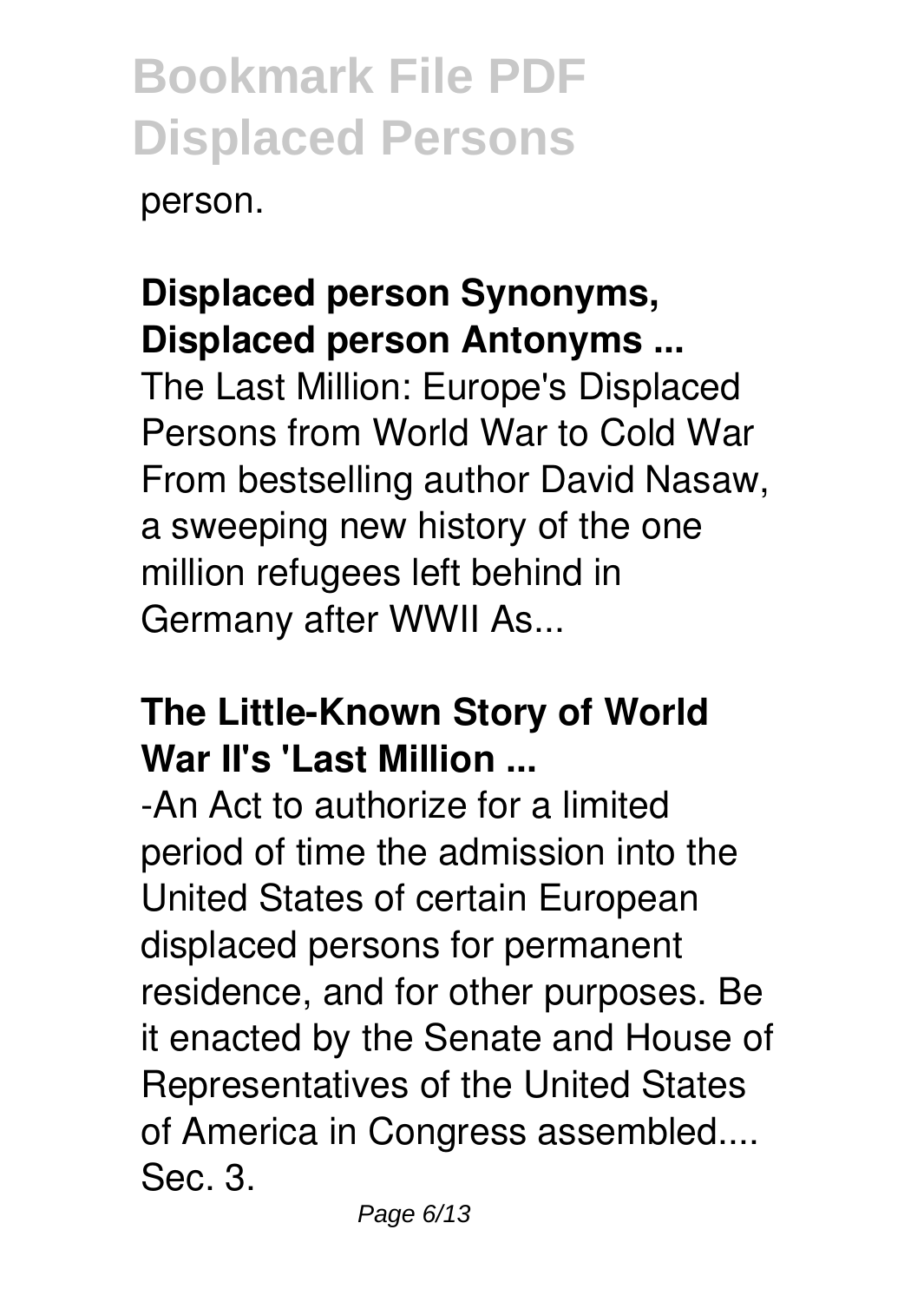### **Displaced Persons Act (1948) - Immigration History**

Displaced persons' camps in Europe and migration around the world. Study guide & statistics for all the 1945-1949 forgotten holocaust of all nationalities during World War II, Very comprehensive, includes: Ukrainians, Polish, Germans, Latvians, Estonians, Italians, French, Yugoslavs, Catholic, Orthodox, and others.

### **Displaced Persons' (DP) Camps Table of Contents**

In the meanwhile, they were to be placed in assembly centers, or displaced persons (DP) camps. These displaced persons (DP) camps were in the occupied zones of Germany, Austria and Italy.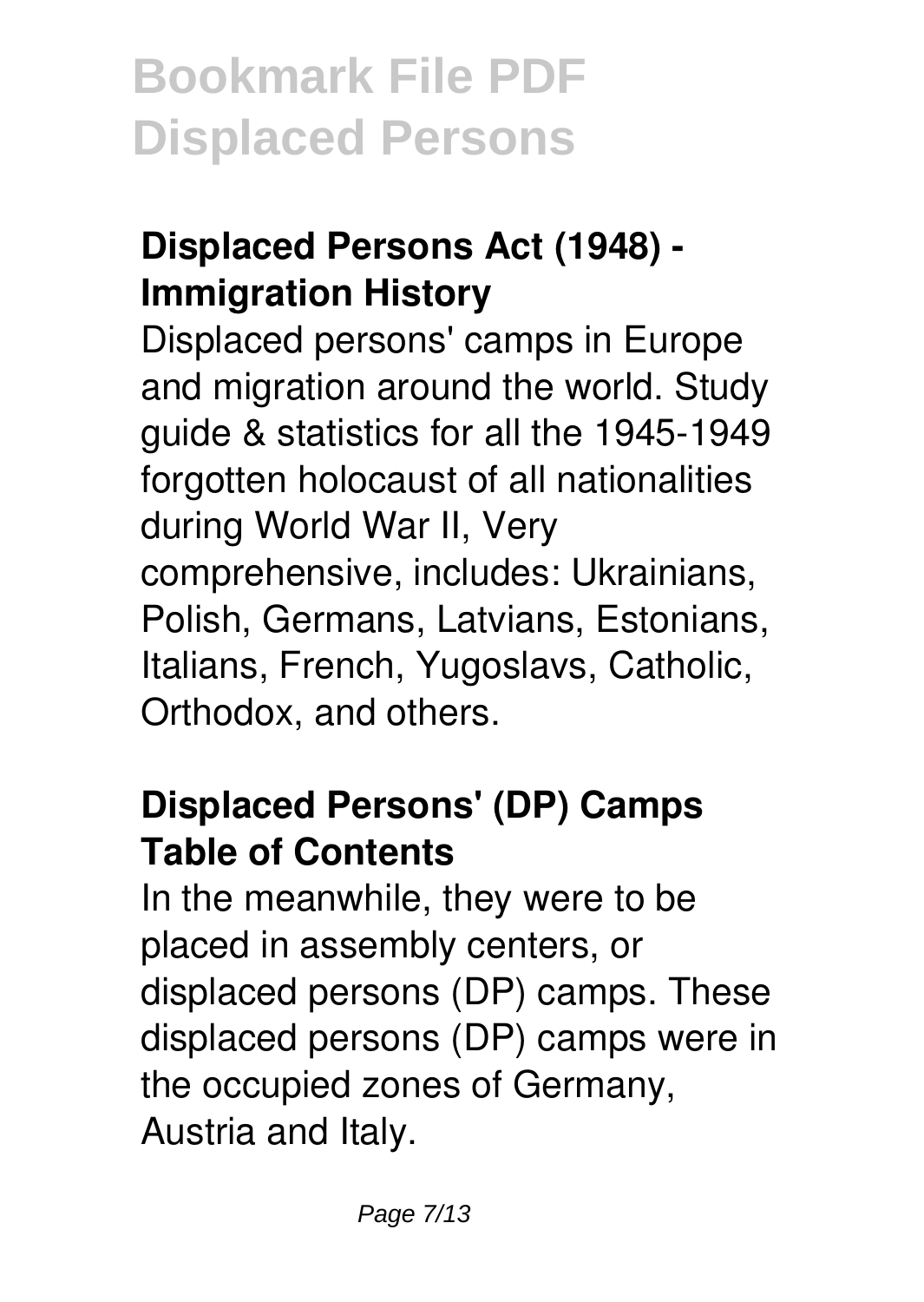#### **Displaced Persons Camps | www.yadvashem.org**

Displaced persons camps in post-World War II Europe were established in Germany, Austria, and Italy, primarily for refugees from Eastern Europe and for the former inmates of the Nazi German concentration camps. A "displaced persons camp" is a temporary facility for displaced persons, whether refugees or internally displaced persons. Two years after the end of World War II in Europe, some 850,000 people lived in displaced persons camps across Europe, among them Armenians, Poles, Latvians, Lithuan

### **Displaced persons camps in post-World War II Europe ...**

At the beginning of this year, I had a chance to pay a few visits to two Page 8/13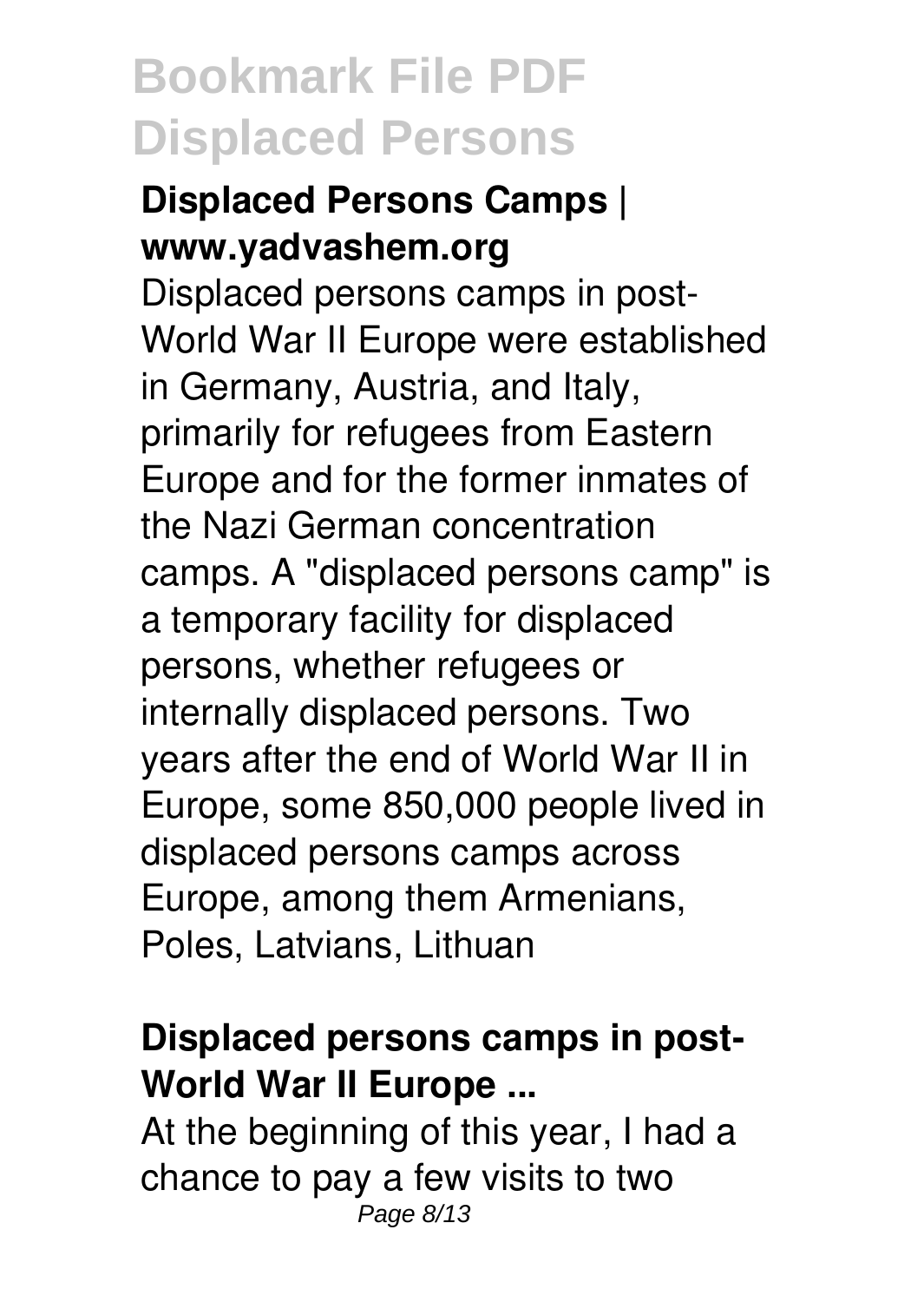Yazidi IDP (Internally Displaced Persons) camps in the outskirts of Duhok in Iraqi Kurdistan. I visited the camps as part ...

### **Seagulls Without a Sea: Days at Internally Displaced ...**

The inclusion of displaced persons in the implementation of South Sudan's peace agreement is key to success at a time of unprecedented opportunity to find lasting solutions, United Nations High ...

### **UN calls for inclusion of displaced persons in R-ARCSS ...**

Only after the controversial partition of Palestine and Israel's declaration of independence were the remaining Jewish survivors able to leave their displaced persons camps in Germany. A masterwork from acclaimed historian Page 9/13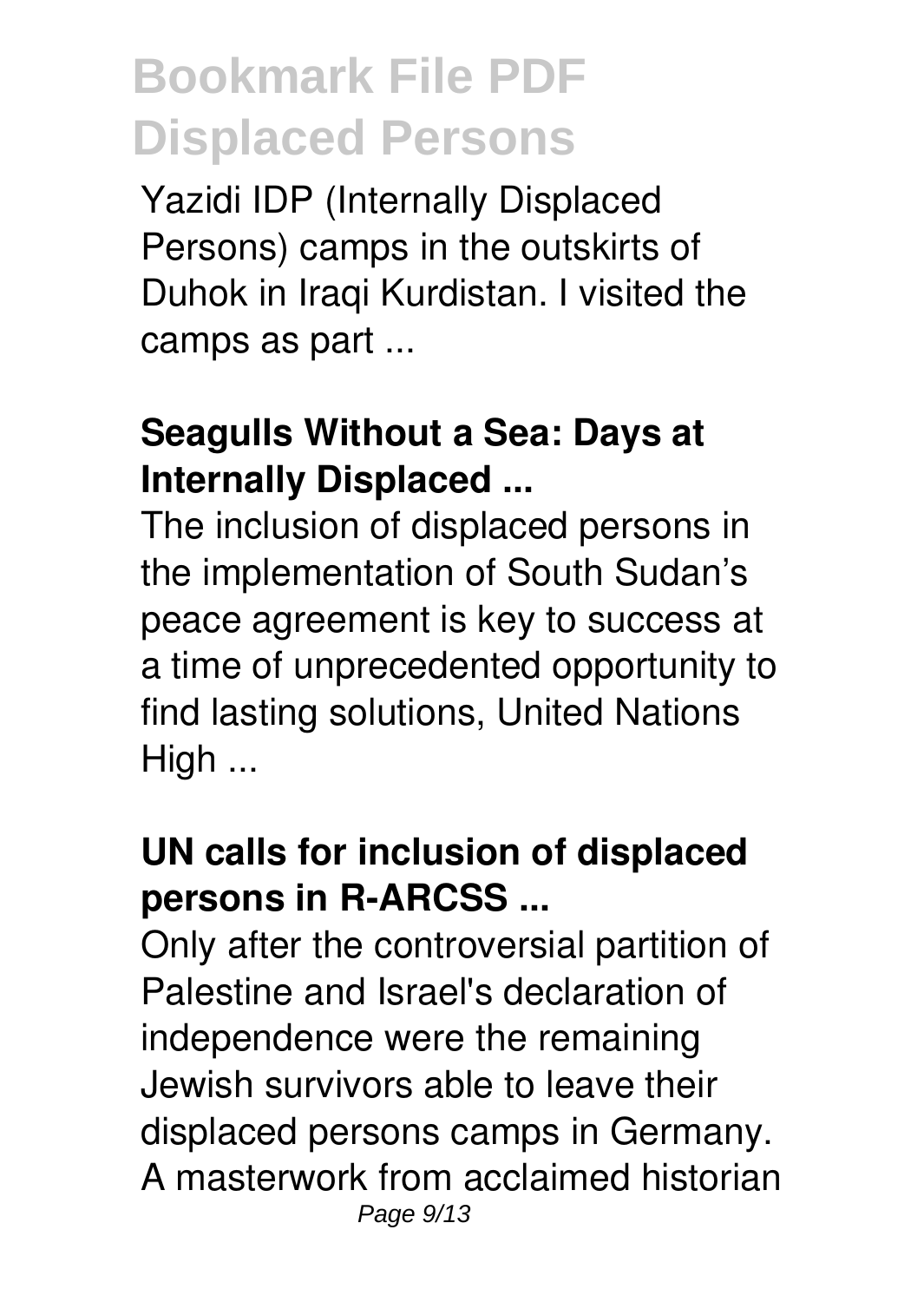David Nasaw, The Last Million tells the gripping yet until now largely hidden story of postwar displacement and statelessness. By 1952, the Last Million were scattered around the world.

### **The Last Million: Europe's Displaced Persons from World ...**

a person driven or expelled from his or her homeland by war, famine, tyranny, etc. Abbreviation: DP, D.P.

### **Displaced person | Definition of Displaced person at ...**

Displaced people in Iraq are running out of options as the government shuts down refugee camps. Austin Meyer. 2020-12-18T21:38:53Z The letter F. An envelope. It indicates the ability to send an ...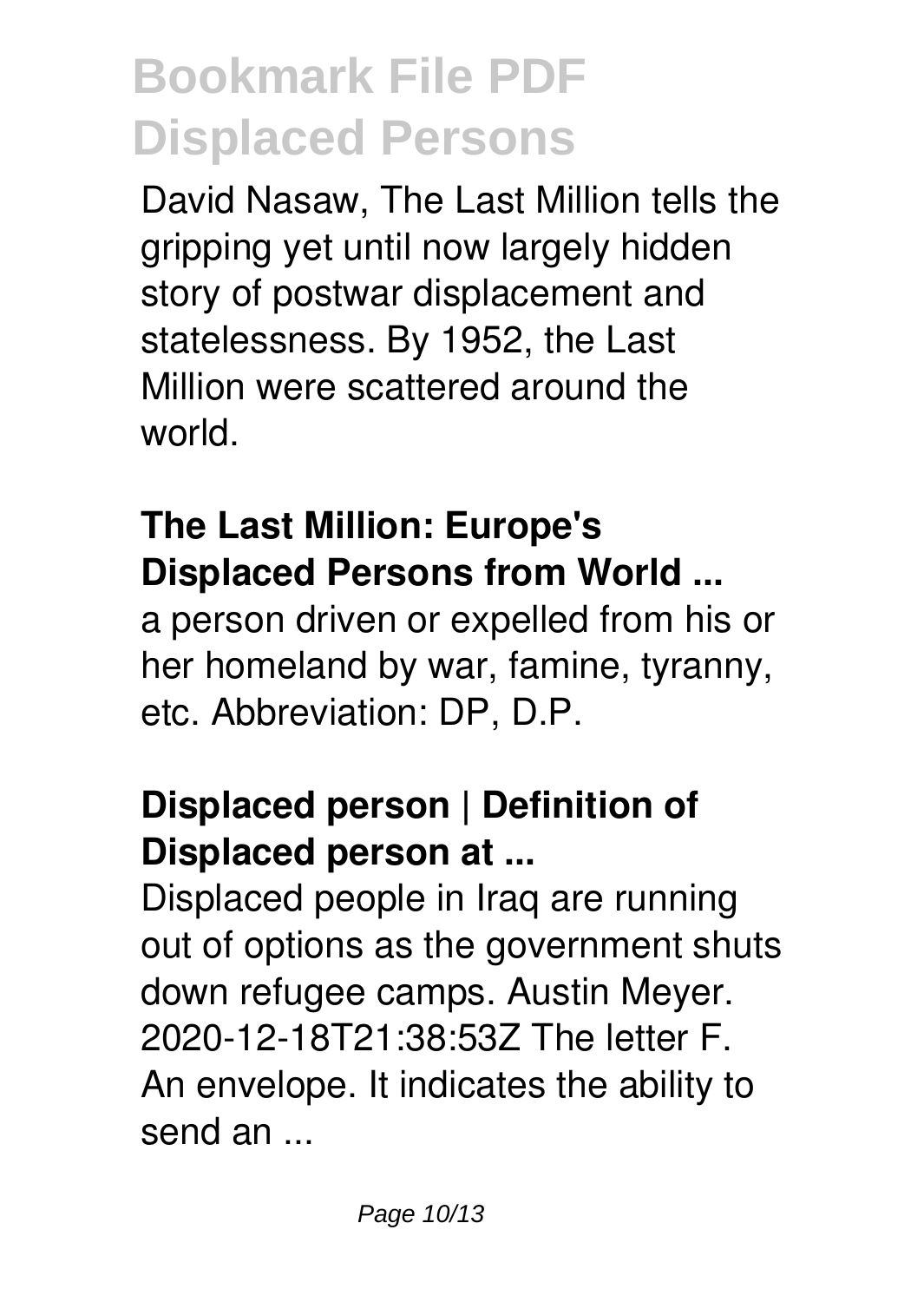**Displaced people in Iraq are running out of options as the ...** social workers must be sensitive to conditions that increase displaced persons' vulnerability. These include poverty, the fact of having been uprooted from accustomed locations, the quality of public and social services, and the real presence of the State in the regions;

### **Displaced persons – International Federation of Social Workers**

At least 79.5 million people around the world have been forced to flee their homes. Among them are nearly 26 million refugees, around half of whom are under the age of 18. There are also millions of stateless people, who have been denied a nationality and lack access to basic rights such as education, health care, employment Page 11/13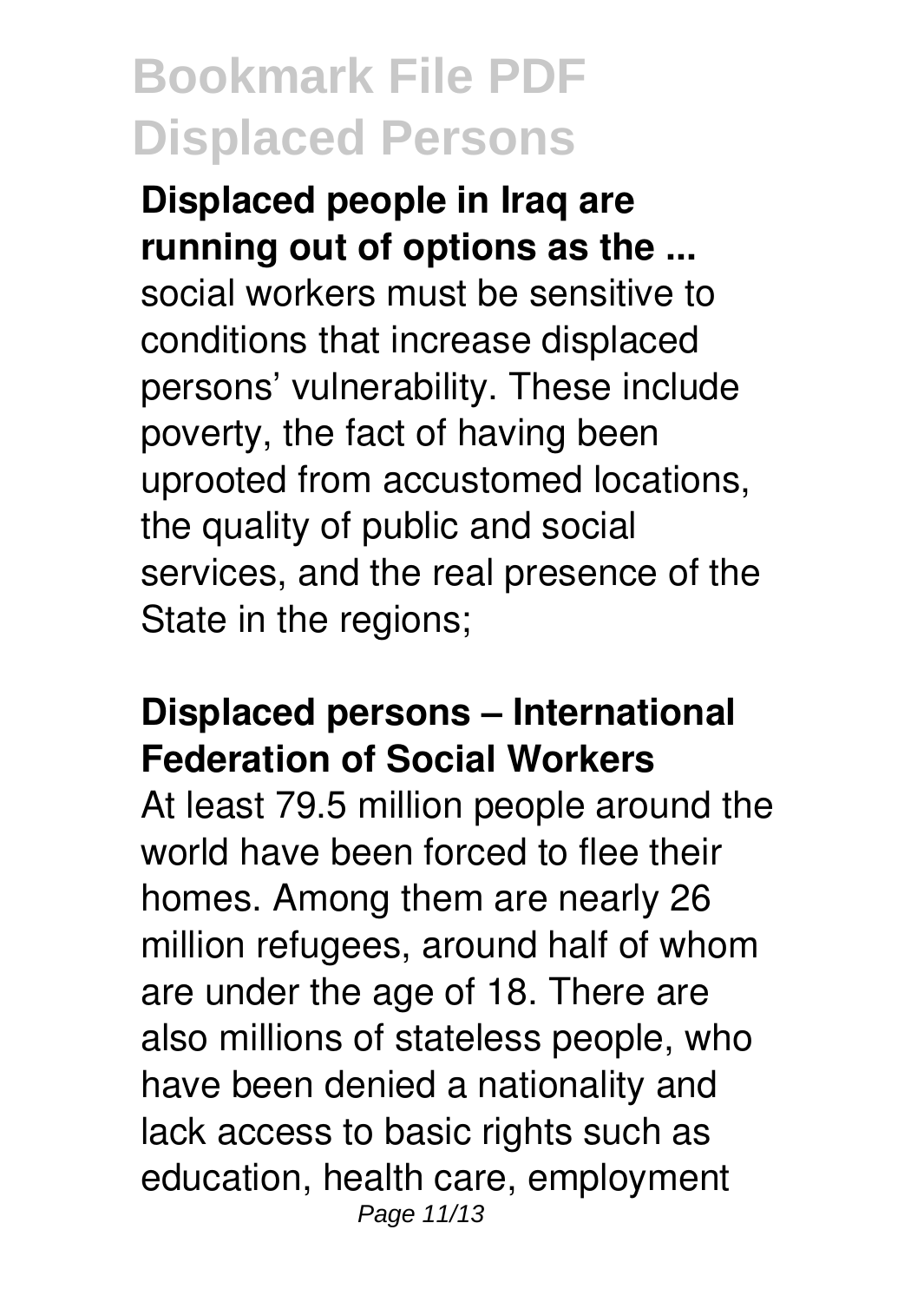and freedom of movement.

### **UNHCR - Figures at a Glance**

displaced person meaning: 1. someone who has been forced to leave their home, especially because of war or a natural disaster….

Displaced Persons DPs Displaced Persons Displaced Persons The Last Million Protection of Refugees and Displaced Persons in the Asia Pacific Region Education and Internally Displaced Persons Displaced Persons The Displaced Persons Commission Displaced Persons Armed Conflict and Displacement Humanitarian Assistance for Displaced Persons from Myanmar Returns of Internally Displaced Persons in Armed Conflict Page 12/13